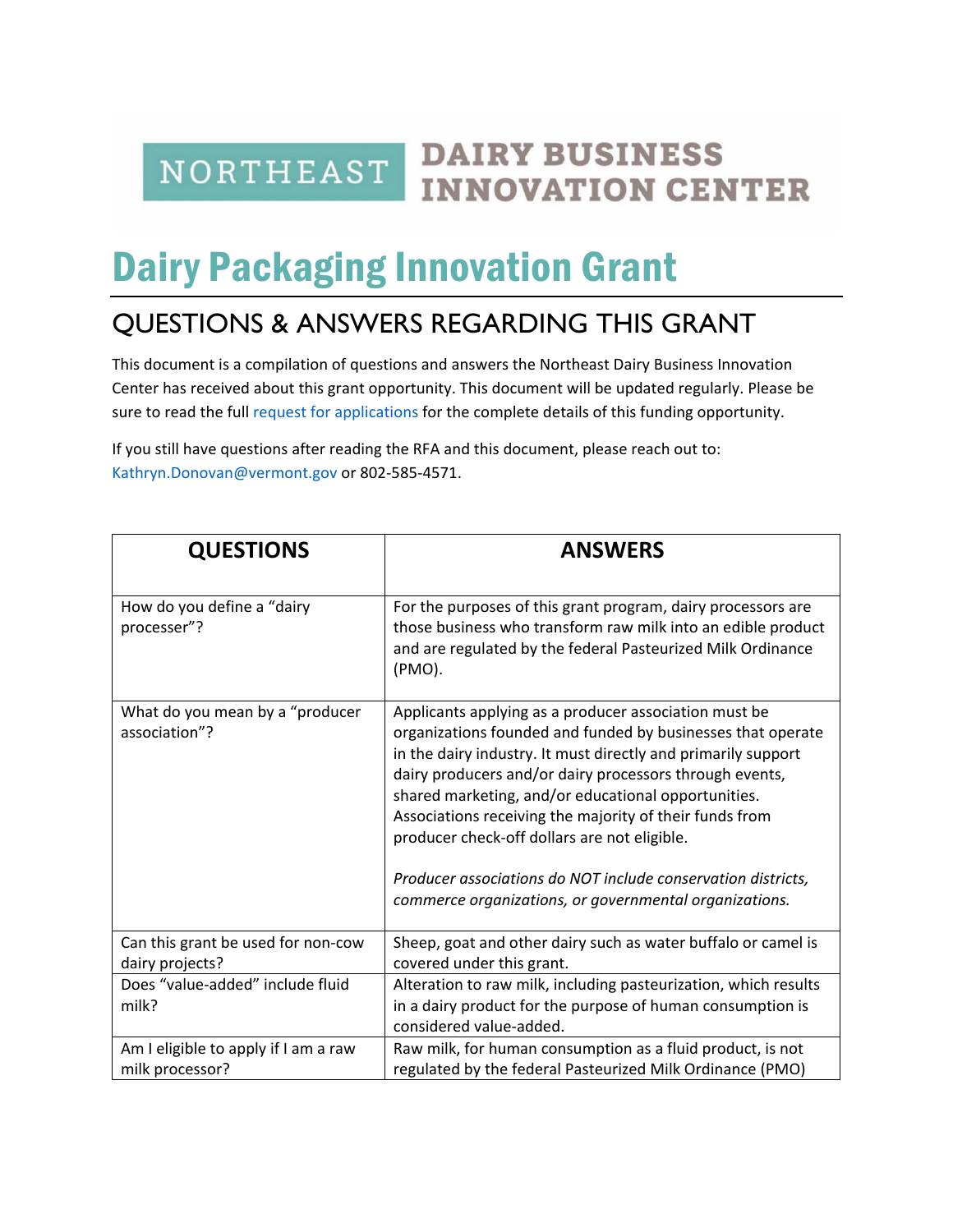|                                                                                                                           | nor saleable across state lines and is therefore ineligible for<br>grant funds through this federally funded grant program.                                                                                                                                                                                                                                                                                      |
|---------------------------------------------------------------------------------------------------------------------------|------------------------------------------------------------------------------------------------------------------------------------------------------------------------------------------------------------------------------------------------------------------------------------------------------------------------------------------------------------------------------------------------------------------|
|                                                                                                                           | However, if your processing business sells both fluid raw milk<br>(regulated by state) and pasteurized and/or manufactured<br>products (regulated by PMO), grant funds can support work<br>that supports products regulated by the PMO.                                                                                                                                                                          |
|                                                                                                                           | In the case that your raw fluid products will benefit from the<br>work done under your project that primarily benefits PMO-<br>regulated products (eg. website design) you will need to<br>demonstrate that your matching funds cover the portion of<br>your work that benefits non-PMO regulated aspects of your<br>business.                                                                                   |
|                                                                                                                           | Example: If you seek to have a website and ecommerce<br>platform design and 30% of your sales are of raw fluid milk,<br>your match should include funds to cover 30% of the<br>website/ecommerce design.                                                                                                                                                                                                         |
| Can one of my partners have the<br>cash match flow through their<br>organization inside of through my<br>own?             | Yes, if they are identified as a partner business/organization in<br>the application, match may be managed by another<br>business/organization.                                                                                                                                                                                                                                                                  |
|                                                                                                                           | A letter of commitment should be submitted from that project<br>partner which describes the match contribution and the<br>agreement for cash match to flow through their<br>business/organization.                                                                                                                                                                                                               |
| How do I know if my contractor<br>charges an hourly rate that does not<br>exceed a GS-15 step 10? What does<br>that mean? | Because this is a federal grant, contractors should charge in<br>alignment with rates set by the federal government. Generally,<br>this means an hourly rate of no more than \$68.81, according<br>to the 2021 General Schedule. However, some localities may<br>have a higher rate allowed. Check to see if your contractor is<br>located in a Locality Pay Area in which there is a Localized Pay<br>Schedule. |
|                                                                                                                           | The contractor's hourly pay is separate from any additional travel<br>expenses, fridge benefits, indirect costs, or other expenses.                                                                                                                                                                                                                                                                              |
|                                                                                                                           | If your contractor's hourly rate exceeds the rate, prior to hiring<br>them, you must provide justification in the application which<br>includes any research you've done to come to that conclusion<br>that a higher rate is needed, which may include soliciting<br>multiple bids. Justification should align with 2 CFR § 200.317 -<br>326.                                                                    |
|                                                                                                                           | If you have questions related to contracting out work, contact<br>us and we can help you navigate this.                                                                                                                                                                                                                                                                                                          |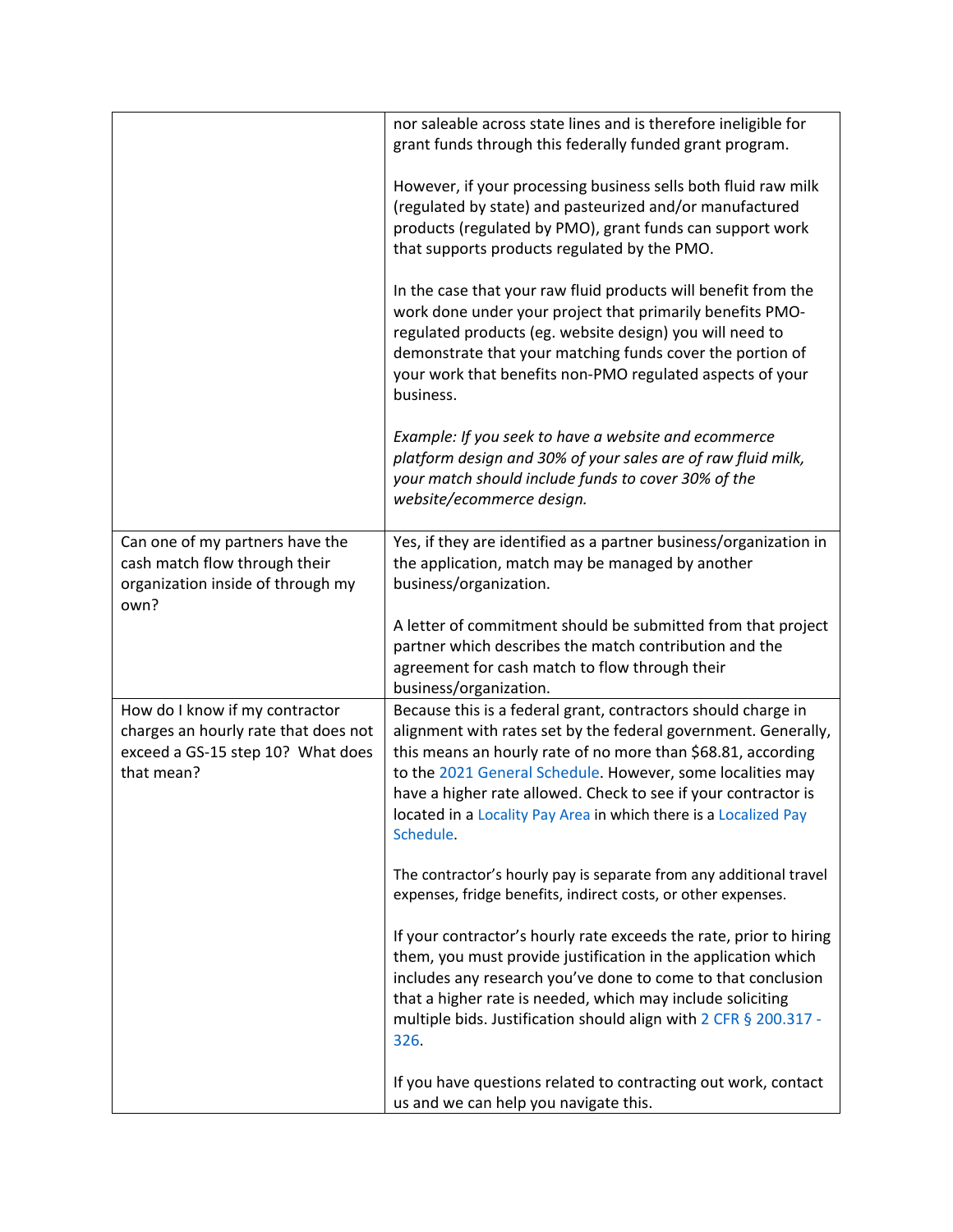| What is a UEI number and how do I<br>get one?                                         | In April 2022, the Federal government will be transitioning<br>away from the use of the DUNS as the primary means of entity<br>identification for Federal awards. Going forward, the new<br>System for Award Management (SAM) Unique Entity ID (UEI)<br>will be used. For instructions on how to obtain your UEI,<br>please go HERE to download the Quick Start Guide for Getting<br>a Unique Entity ID.<br>For more information on this change, please visit the DUNS to<br>Unique Entity ID (SAM) Transition page on SAM.gov and/or<br>watch the New Unique Entity ID (SAM) Video Presentation.<br>Please note that this is FREE and be aware of similar looking |
|---------------------------------------------------------------------------------------|--------------------------------------------------------------------------------------------------------------------------------------------------------------------------------------------------------------------------------------------------------------------------------------------------------------------------------------------------------------------------------------------------------------------------------------------------------------------------------------------------------------------------------------------------------------------------------------------------------------------------------------------------------------------|
|                                                                                       | scams asking for payment.                                                                                                                                                                                                                                                                                                                                                                                                                                                                                                                                                                                                                                          |
| Do I need to have a UEI number<br>before I apply?                                     | No, you are not required to have it before submitting your<br>application. However, we recommend that you start the<br>process of getting them ahead of submitting your application<br>to avoid any delays in starting your grant.                                                                                                                                                                                                                                                                                                                                                                                                                                 |
| What is match?                                                                        | Match can come in many forms and is a way for you to<br>demonstrate your investment to the project. While it can<br>certainly come from contributing cash from your business or<br>investors, it could also come in the form of your own labor on<br>the project, volunteer services, donations, etc. to further the<br>impact of the grant project for your business. See the<br>"Matching Funds" section of the RFA to learn more and see<br>how to fully capture this in your budget.                                                                                                                                                                           |
| Can I take on expenses now and pay<br>for them with the grant if I get it?            | No, we are not able to pay for expenses incurred outside of<br>the grant period. We do, however, allow pre-award costs back<br>to the date that a grantee is notified that they have been<br>selected to receive funds.                                                                                                                                                                                                                                                                                                                                                                                                                                            |
| Can I apply if I do not have a<br>computer or access to internet?                     | We recommend reaching out to a business viability<br>organization in your state to learn about resources available to<br>you regarding application assistance and online submission.<br>Unfortunately, we are not able to accept paper applications.                                                                                                                                                                                                                                                                                                                                                                                                               |
| Do I need to address all the funding<br>priorities listed in the RFA?                 | Applicants should describe activities that strongly align with at<br>least one of the listed priorities.                                                                                                                                                                                                                                                                                                                                                                                                                                                                                                                                                           |
| Is it required that I make money<br>from my activities?                               | No, you do not need to make money to be a successful<br>applicant. However, applicants that make the case for how<br>their project increases visibility, public awareness,<br>comprehension of dairy practices, and promotes awareness<br>and consumption of Northeast-regionally produced milk will<br>be more competitive.                                                                                                                                                                                                                                                                                                                                       |
| What if the expenses that I want to<br>pay for with these funds are not<br>allowable? | Consider paying for those unallowable expenses out of pocket<br>and using as match. Then you can use the grant to cover things<br>like wages or supplies related to the project instead.                                                                                                                                                                                                                                                                                                                                                                                                                                                                           |
| If I accidentally put in a non-eligible<br>expense in my application, will my         | No! If your application is positively reviewed by our reviewers<br>and recommended for funding, we will reach out to you to                                                                                                                                                                                                                                                                                                                                                                                                                                                                                                                                        |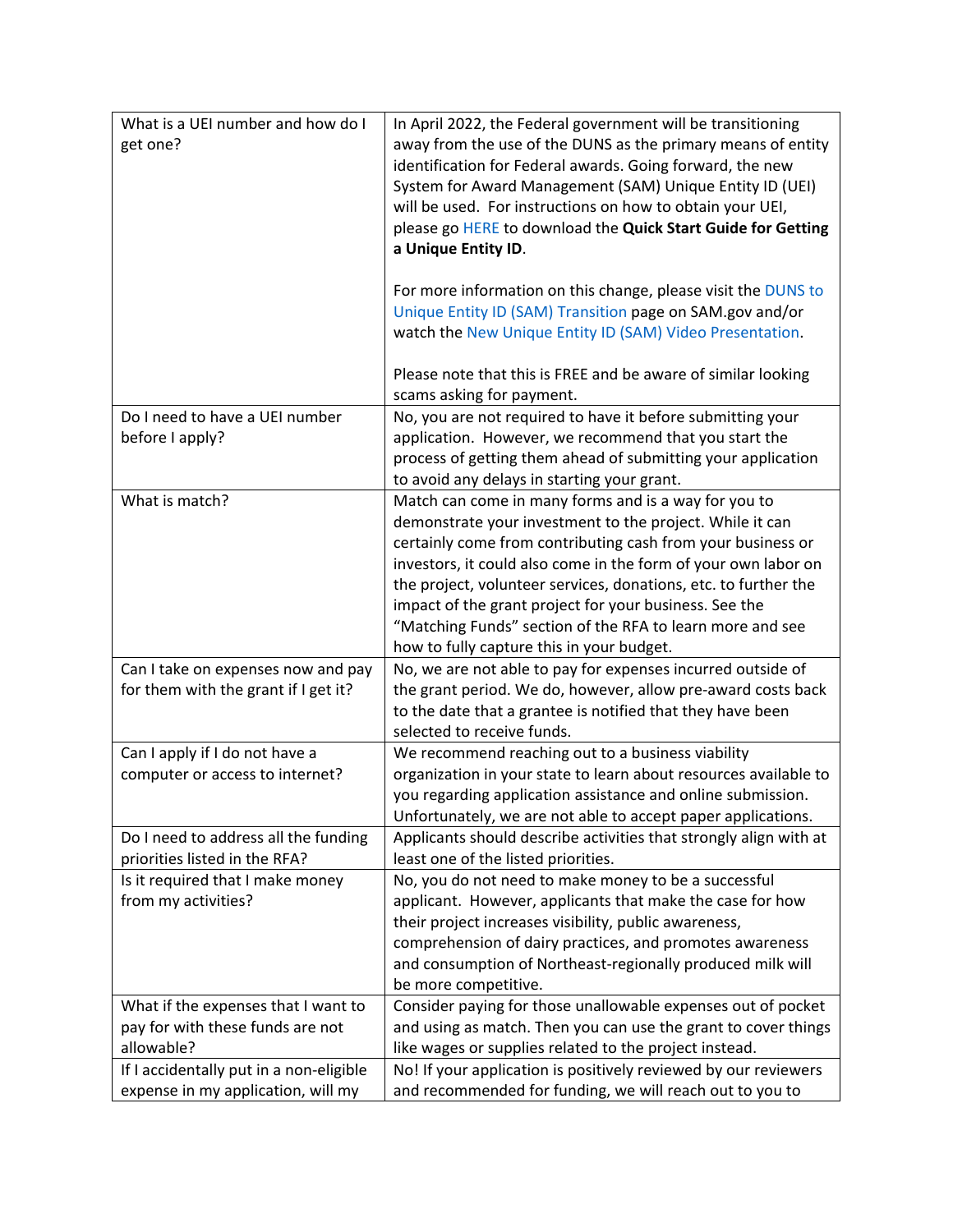| application automatically be<br>disqualified?<br>What if aspects of my project<br>cannot happen because of COVID-19<br>or some other disruption?                                      | make any necessary tweaks to ensure alignment with USDA<br>requirements. If the descriptions of expenses are detailed and<br>justify why they are necessary for the grant (in the Budget<br>Narrative section of the application) this will increase the<br>competitiveness of your grant.<br>If you receive grant funding for an activity that needs to be<br>altered significantly, you are expected to communicate early<br>and often with your grant manager to come up with an<br>alternative plan and get approval to make those changes. If it<br>is not feasible to alter your project, you may be required to                                                                                                                                              |  |  |
|---------------------------------------------------------------------------------------------------------------------------------------------------------------------------------------|---------------------------------------------------------------------------------------------------------------------------------------------------------------------------------------------------------------------------------------------------------------------------------------------------------------------------------------------------------------------------------------------------------------------------------------------------------------------------------------------------------------------------------------------------------------------------------------------------------------------------------------------------------------------------------------------------------------------------------------------------------------------|--|--|
|                                                                                                                                                                                       | return some or all of the grant funds.                                                                                                                                                                                                                                                                                                                                                                                                                                                                                                                                                                                                                                                                                                                              |  |  |
| The grant says that it cannot cover<br>construction or equipment costs,<br>but infrastructure is really where I<br>need support. Is there a way to get<br>grant funds for my project? | While construction materials are not eligible, some costs that<br>you think of as equipment may actually be covered under<br>"Supplies", if it is under \$5,000 or can be broken into<br>components that are under \$5,000. (See Eligible Expenses<br>sections below.)<br>Additionally, some specialized equipment may be eligible to be<br>covered with funds. Purchase of specialized equipment must<br>be necessary for the research, scientific, or technical activities<br>of the project.<br>If this not the case, consider using your funds to pay for wages<br>or other related and eligible costs and using your own funds to<br>purchase your expenses that are not covered by this grant.<br>Expenses that are not eligible for grant funds can still be |  |  |
| What is already happening with                                                                                                                                                        | counted as match.<br>We're glad you asked! Here are a few projects that we think                                                                                                                                                                                                                                                                                                                                                                                                                                                                                                                                                                                                                                                                                    |  |  |
| dairy packaging that inspired this<br>grant opportunity?                                                                                                                              | are pretty exciting that we used to as inspiration when<br>developing this grant program:<br>'Green Up' your dairy packaging<br>New-age packages for an ageless product<br>Coveris launches fully-recyclable cheese packs for<br>٠<br><b>Tesco</b><br>Glass, Plastic, or PLA? Dairies Struggle to Replace<br><b>Single-Use Bottles</b><br>Fonterra launches 'milk tap' trial for cafes in NZ's<br>coffee capital, Wellington                                                                                                                                                                                                                                                                                                                                        |  |  |

## ELIGIBLE EXPENSES

All expenses for which you are requesting grant funds should be described in detail; expenses should also be well-justified as to how they support the grant project. These details should be provided in the Budget Narrative section of the application.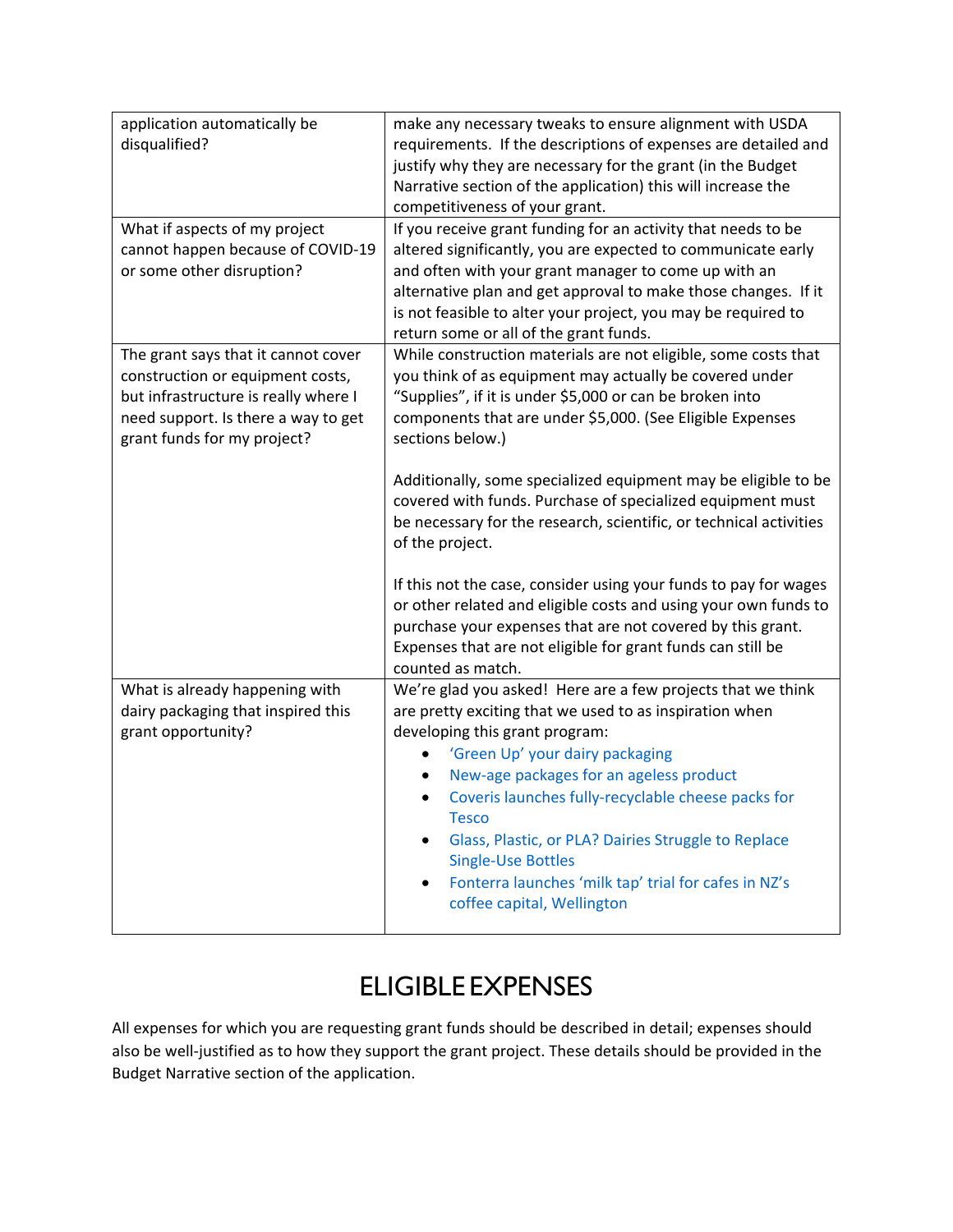The following expenses are common for this grant, but this document is by no means all inclusive. Visit the 2021 [AMS Terms and Conditions](https://www.ams.usda.gov/sites/default/files/media/FY2021_GD_TermsandConditions.pdf) for full details of allowable and unallowable expenses. Contact us if you have any questions.

|                                                                                                               | <b>Eligible Expenses</b>                                                                                                                                                                                                                                                                                                                                                 | <b>Not Eligible</b>                                                                                                                                                        |
|---------------------------------------------------------------------------------------------------------------|--------------------------------------------------------------------------------------------------------------------------------------------------------------------------------------------------------------------------------------------------------------------------------------------------------------------------------------------------------------------------|----------------------------------------------------------------------------------------------------------------------------------------------------------------------------|
| <b>Training</b>                                                                                               | Allowable when the training<br>$\bullet$<br>is required to meet the<br>objectives of the project or<br>program                                                                                                                                                                                                                                                           | N/A<br>$\bullet$                                                                                                                                                           |
| <b>Salaries &amp; Wages</b>                                                                                   | For time associated with<br>$\bullet$<br>carrying out the grant<br>activities                                                                                                                                                                                                                                                                                            | Non-grant activities.                                                                                                                                                      |
| <b>Contractor/Consultant</b>                                                                                  | Contractors that charge an<br>$\bullet$<br>hourly rate that does not<br>exceed the salary of a GS-15<br>step 10 Federal employee in<br>the contractor's area, or<br>with sufficient justification                                                                                                                                                                        | Contractors charging over<br>$\bullet$<br>the salary of a GS-15 step<br>10 Federal employee in<br>the contractor's area,<br>unless sufficient<br>justification is provided |
| <b>Construction</b>                                                                                           | N/A<br>$\bullet$                                                                                                                                                                                                                                                                                                                                                         | Not eligible for<br>$\bullet$<br>construction or building<br>materials                                                                                                     |
| <b>Supplies &amp; Materials</b>                                                                               | Product packaging/labeling,<br>$\bullet$<br>if related to the activities<br>Printing cost of preparing<br>٠<br>informational leaflets,<br>reports, manuals, and<br>publications relating to the<br>project<br>Washable wall materials<br>٠                                                                                                                               | <b>Construction supplies</b><br>$\bullet$<br>Plumbing                                                                                                                      |
| <b>Marketing Expenses</b><br>(covered in the "Other"<br>section of the Budget and<br><b>Budget Narrative)</b> | Promotion of dairy products<br>$\bullet$<br>as it relates to food<br>safety/welfare certifications<br>Printing and distribution of<br>marketing materials<br>Advertisement of an event,<br>activities, or promotion<br>Computing devices under<br>\$5000<br>App/website development<br>Meeting rooms,<br>demonstrations, exhibits,<br>space rentals<br>Food for displays | Reimbursement for the<br>$\bullet$<br>discount covered by a<br>coupon or price reduction<br>Sponsorships<br>Branded items solely for<br>giveaways                          |